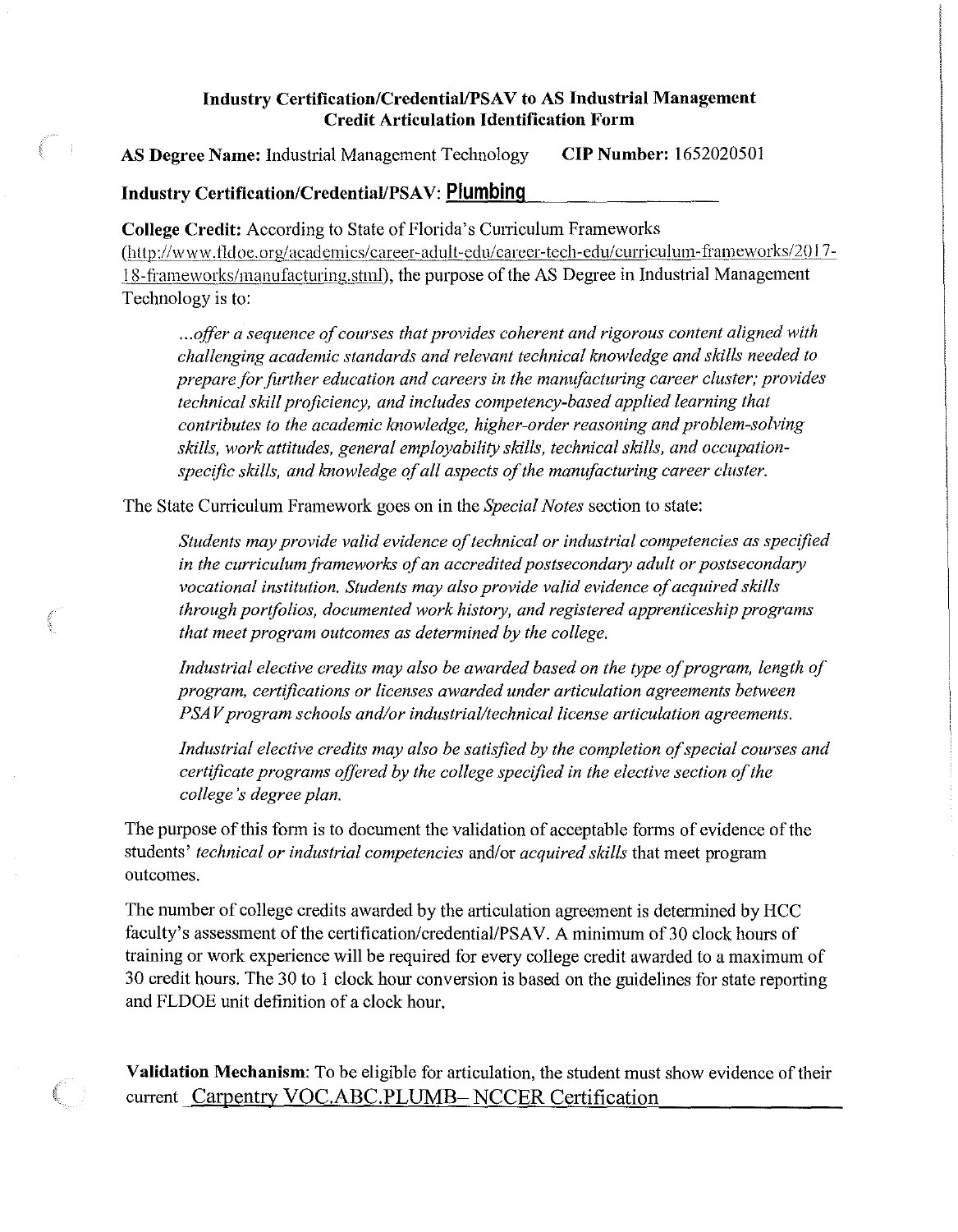certification/credential and it must have been issued within three (3) years prior to their enrollment in the program.

**Rationale/Justification:** ABC-NCCER-Plumbing certification represents industry acknowledgement of technical skill attainment of competencies in the AS in Industrial Management Technology program. HCC faculty reviewed the following:

 $\underline{X}$  State Curriculum Frameworks

- \_\*\_ Course Syllabi
- \_\*\_ Course Exams
- $\underline{X}$  Course Scope and Sequence
- \_\*\_ Textbooks/Course Materials

\_\*\_ Other \***Proprietary** to the Program (Offered through Associated Builders & Contractors (ABC) and the National Center for Construction Education and Research (NCCER)

The ABC-NCCER-Plumbing certification/credential will serve as equivalent substitutions for the HCC courses identified below.

| <b>Post-Secondary Adult</b><br>Vocational/Apprenticeship/Corporate<br><b>Training Program</b> |                              |                                         | <b>Post-Secondary Institution:</b><br><b>Hillsborough Community College</b> |                                        |                     |
|-----------------------------------------------------------------------------------------------|------------------------------|-----------------------------------------|-----------------------------------------------------------------------------|----------------------------------------|---------------------|
| Program/Courses                                                                               | <b>Clock</b><br><b>Hours</b> | <b>PSAV</b><br>Course<br><b>Numbers</b> | Course<br>Code                                                              | <b>Course Name</b>                     | Awarde<br>d Credits |
| Apprenticeship I                                                                              |                              |                                         | ETI2941                                                                     | <b>Industrial Management Practicum</b> | 30                  |
| Apprenticeship Co-op I                                                                        |                              |                                         |                                                                             |                                        |                     |
| Apprenticeship II                                                                             |                              |                                         |                                                                             |                                        |                     |
| Apprenticeship Co-op<br>$\rm II$                                                              |                              |                                         |                                                                             |                                        |                     |
| Apprenticeship III                                                                            |                              |                                         |                                                                             |                                        |                     |
| Apprenticeship Co-op<br>$\mathbf{H}$                                                          |                              |                                         |                                                                             |                                        |                     |
| Apprenticeship IV                                                                             |                              |                                         |                                                                             |                                        |                     |
| Apprenticeship Co-op<br>IV                                                                    |                              |                                         |                                                                             |                                        |                     |
| Apprenticeship V                                                                              |                              |                                         |                                                                             |                                        |                     |